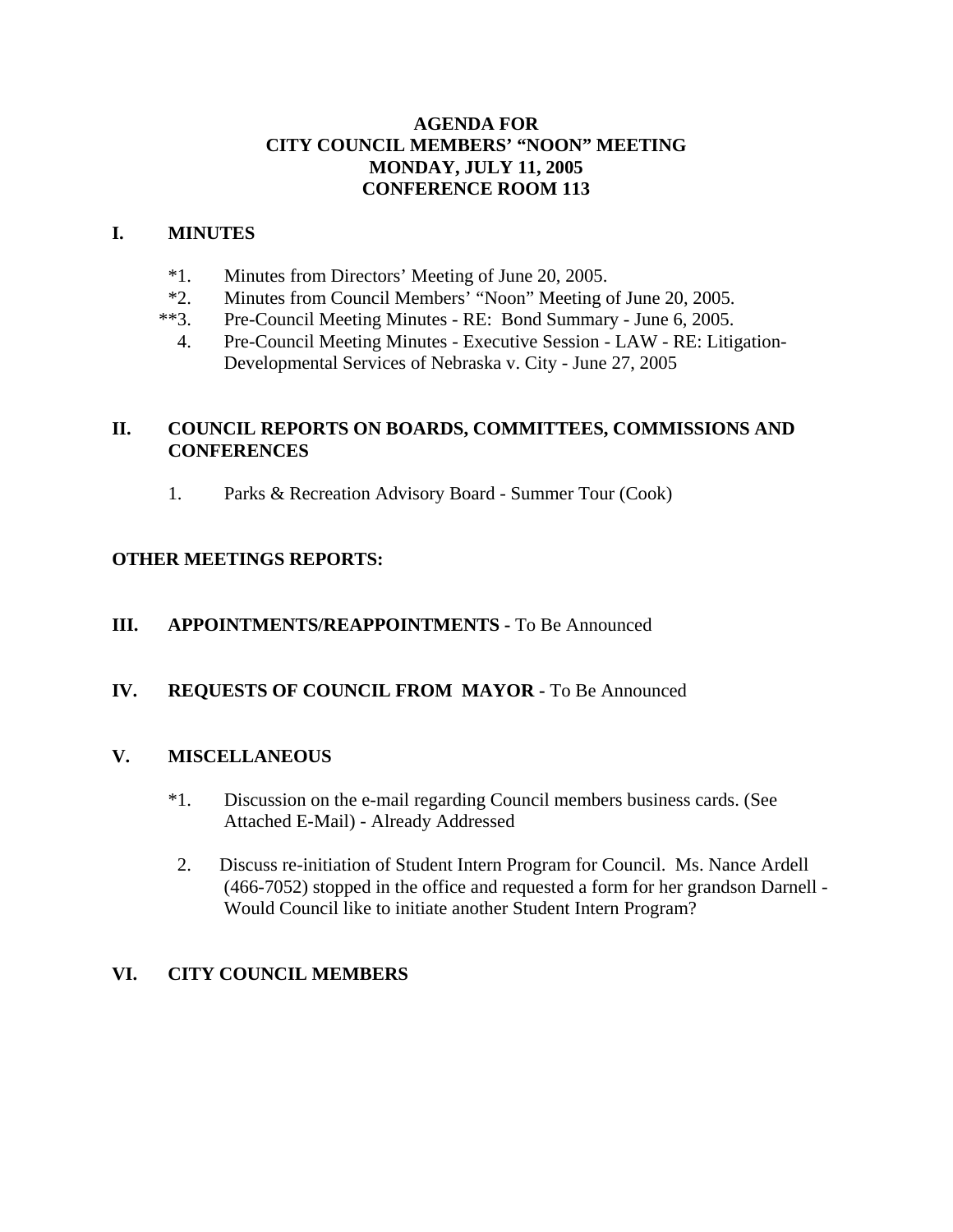#### **VII. MEETINGS/INVITATIONS -**

- 1. Big BBQ Cookout Lincoln North Menards Thursday, July  $7<sup>th</sup>$ . 11:00 a.m. 'til 1:00 p.m. - 3500 North  $27<sup>th</sup>$  Street, Lincoln, NE - 68521 - This invitation was emailed to Council on July 5, 2005.
- 2. Blue Ribbon Roll Out 1<sup>st</sup> Annual Blue Ribbon Roll Out Preview of 2005 State Fair Entertainment & events - Saturday, July 30, 2005 State Fair Park at Ag Hall, Lincoln, NE - 6:30 p.m. Fair Food Grazing; Entertainment & Silent Auction; 8:00 p.m. - Live Auction; 8:30 p.m. Fabtones (Tickets \$25.00 per person) RSVP by Friday, July 22, 2005 by returning card.
- 3. HDR Is Growing In Lincoln!!! Join Us At Our Open House on Thursday, August 4, 2005 from 2:00 p.m. to 6:00 p.m. at 301 South  $13<sup>th</sup>$  Street, Cornhusker Plaza, Suite 701 - (See Invitation)
- 4. Mapping Nebraska Communities: An Introduction to GIS and Community Analysis Workshop on (Thursday OR Friday) July  $21<sup>st</sup>$  OR  $22<sup>nd</sup>$ , 2005 from 8:30 a.m. to 4:30 p.m. (This is a one day workshop-please choose which date is most convenient for you.) - at New Horizons Computer Learning Center,  $2125$  N.  $120<sup>th</sup>$ Street - Omaha, Nebraska - Fee \$399.00 Checks, Credit Cards and Purchase Orders Accepted - Register Online or call 877-241-6576 -(See E-Mail Invitation)
- 5. Lincoln Chamber of Commerce for Blues & BBQ at Business After Hours on Thursday, July 28, 2005 from 4:30 p.m. to 6:30 p.m. at Chez Hay Banquet Facility, 210 North  $14<sup>th</sup>$  Street (former Top of the Rock) - Admission \$10.00 per person - RSVP by July  $27<sup>th</sup>$  - (See Invitation)

### **VIII. ADJOURNMENT**

## **\*HELD OVER FROM JUNE 27, 2005. \*\*HELD OVER FROM JULY 4, 2005.**

ca071105/tjg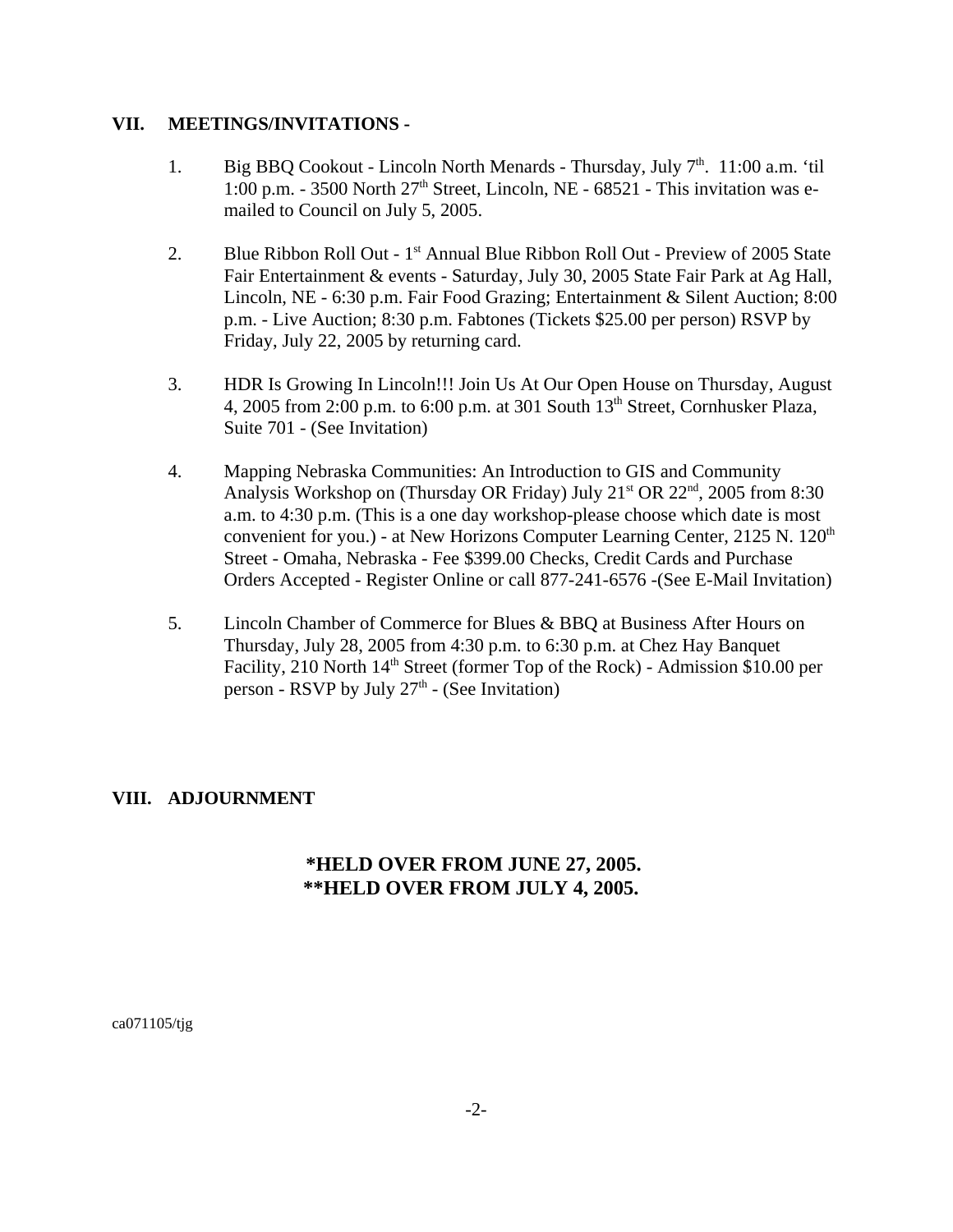## **MINUTES CITY COUNCIL MEMBERS' "NOON" MEETING MONDAY, JULY 11, 2005** *CONFERENCE ROOM 113*

*Council Members Present:* Ken Svoboda, Chair; Patte Newman, Vice-Chair; Jon Camp, Jonathan Cook, Robin Eschliman, Dan Marvin, Annette McRoy; ABSENT: None

*Others Present:* Ann Harrell, Rick Hoppe, Mayor's Office; Dana Roper, City Attorney's Office; Joan Ray; Council Staff; Deena Winter, Lincoln *Journal Star* representative

### **I. MINUTES**

- 1. Minutes from Directors' Meeting of June 20, 2005.
- 2. Minutes from Council Members' "Noon" Meeting of June 20, 2005.
- 3. Pre-Council Meeting Minutes RE: Bond Summary June 6, 2005.
- 4. Pre-Council Meeting Minutes Executive Session LAW RE: Litigation-Developmental Services of Nebraska v. City - June 27, 2005

Chair Ken Svoboda, by acclimation of the Chair, approved the minutes. No objections were offered, thus the minutes were approved as presented.

# **II. COUNCIL REPORTS ON BOARDS, COMMITTEES, COMMISSIONS AND CONFERENCES**

1. PARKS & RECREATION ADVISORY BOARD - Summer Tour (Cook) Mr. Cook reported that he had not had the time to go on the tour. One of the items on the tour was the Sunken Gardens. He did go to the Sunken Garden's statue dedication the day before, which he felt had been wonderful. He and Mr. Marvin had been in attendance on a beautiful day, with a good turn out. The sculptures and the lay-out were so much more terrific than could be imagined from merely viewing the drawings of the plan.

OTHER MEETINGS: Mr. Jon Camp mentioned that he had attended the Downtown Lincoln/Haymarket Parking Committee meeting which was held this morning. Regarding the rate increase, \$344,000 of that was due to the "Living Wage". Ms. Eschliman stated that she was still confused about that because of the \$344,000 - it sounded like it was not `Living Wage', but pay increases. Mr. Svoboda noted that it was due to raises based on the "Living Wage". This is the same thing we went through with the Humane Society. With a private contract, they adjust accordingly.

Mr. Camp stated that the other thing on the downtown parking situation is that there is some concern that the approach we're taking is fragmented and they would like to see the issue addressed in a more holistic manner.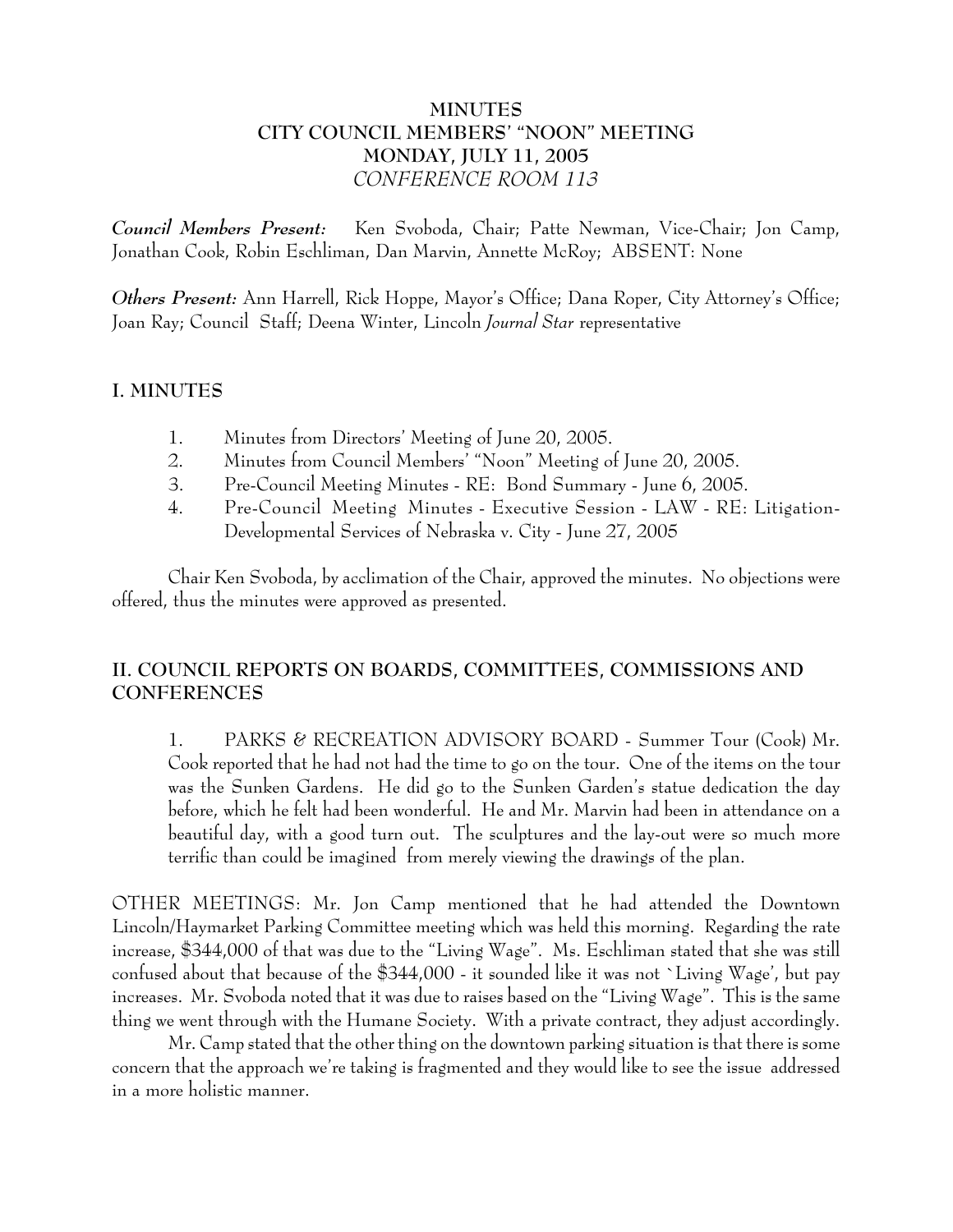**III. APPOINTMENTS/REAPPOINTMENTS** - Mr. Hoppe reported that there are four reappointments on the Council's Agenda today: One is a reappointment to the Housing Authority Board; one to the Charter Revision Commission and two re-appointments to the Cable Advisory Board. He noted that the following week there will be a "whole raft" of appointments to several different Advisory Boards. That's all that is pending for the Agenda right now.

Mr. Camp asked how the Library Board appointment was going? Mr. Hoppe stated that the Library Board takes care of nominations, which they submit to the Council for approval. He did know that they had received an incredible number of applications.

**IV. REQUESTS OF COUNCIL FROM MAYOR -** Mr. Hoppe announced that the "No Place for Hate" Rally is in Antelope Park on Saturday from 1:30 - 4:30 p.m. He hoped that all of the Council Members could attend, noting that there would be free ice-cream.

### **MISCELLANEOUS -**

 1. Discussion on the e-mail regarding Council members business cards. (See Attached E-Mail) - Already Addressed

2. Discuss re-initiation of Student Intern Program for Council. Ms. Nance Ardell (466-7052) stopped in the office and requested a form for her grandson Darnell - Would Council like to initiate another Student Intern Program? Council determined that a reinstatement of the intern program would not be feasible at this time. They did agree to have Ms. Ardell notified that a shadowing arrangement could be made for her grandson for a one-day exercise in the municipal political arena. Staff will make arrangements to have Darnell meet with a council member if this would be of interest to him. During a phone conversation, Ms. Ardell agreed to a shadow date of August 15<sup>th</sup>, with Darnell coming in at the beginning of the Council Member's day.

### **VI. CITY COUNCIL MEMBERS**

**JON CAMP** - No Further Comments

**JONATHAN COOK** - Mr. Cook notified the Council that he had a schedule conflict with the Common Budget Hearings start time. He may miss the first few items on the Agenda for that reason.

**ROBIN ESCHLIMAN** - Ms. Eschliman asked if there was anything that the Mayor's Staff could tell Council about ITI? Ms. Harrell stated that she could not, noting that she was not the expert on this. She knew that they are working closely with Darl Naumann and Karl Fredrickson. It has had a lot of publicity that hasn't necessarily made it an easier thing for them. She felt Council would be better off speaking to Darl or Karl about it privately. Ms. Eschliman did note that she had submitted an RFI on this.